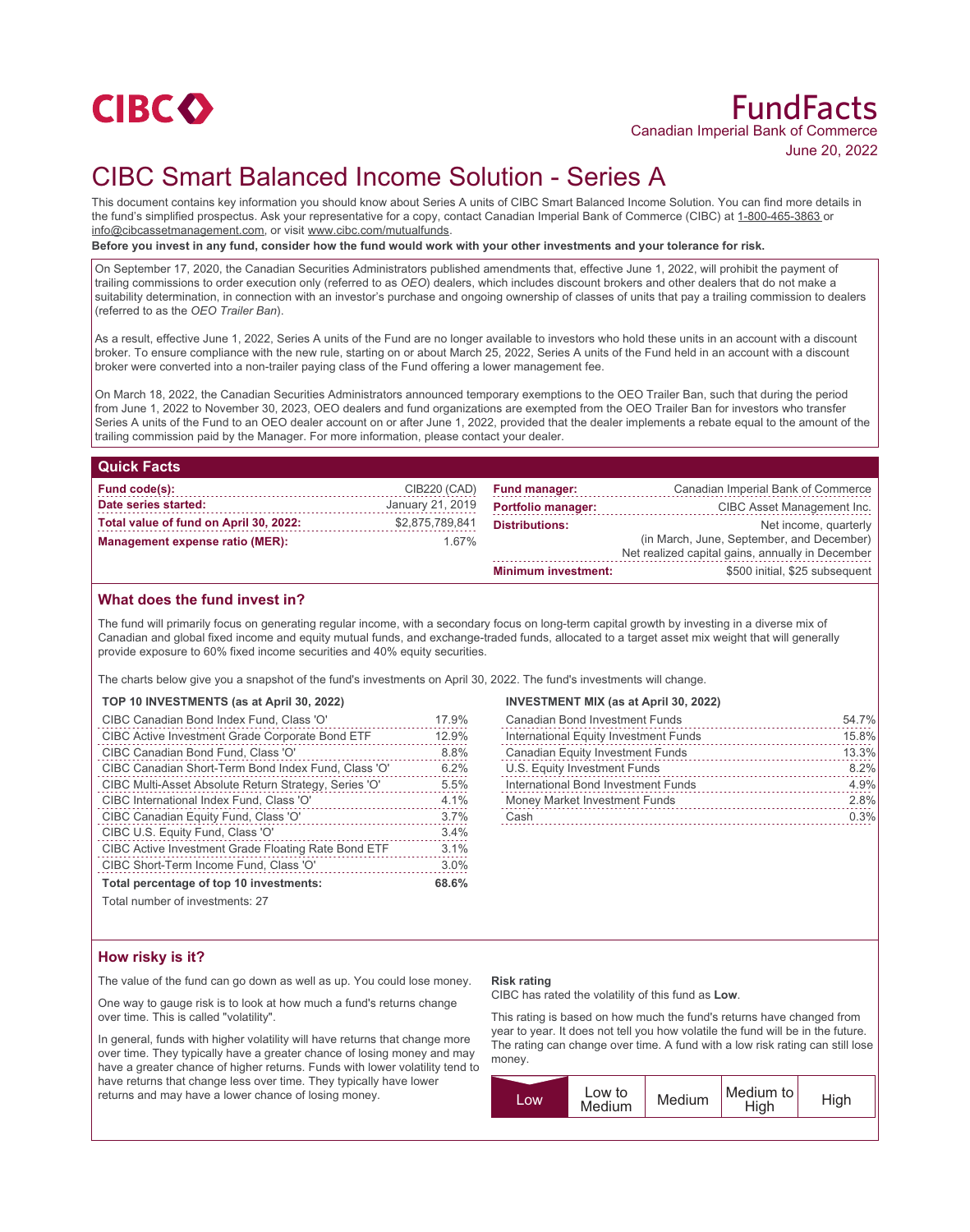# **FundFacts**

For more information about the risk rating, refer to *Investment Risk Classification Methodology* under *Specific Information About Each of the Mutual Funds Described in this Document* in the fund's simplified prospectus. For more information about specific risks that can affect the fund's returns, refer to the simplified prospectus under the section *What are the Risks of Investing in the Fund?* for the fund.

#### **No guarantees**

Like most mutual funds, this fund does not have any guarantees. You may not get back the amount of money you invest.

# **How has the fund performed?**

This section tells you how Series A units of the fund have performed over the past 2 years. Returns are after expenses have been deducted. These expenses reduce the fund's returns.

#### **YEAR-BY-YEAR RETURNS**

This chart shows how Series A units of the fund performed in each of the past 2 calendar years. Series A units have not dropped in value in either of the 2 years. The range of returns and change from year to year can help you assess how risky the fund has been in the past. It does not tell you how the fund will perform in the future.



#### **BEST AND WORST 3-MONTH RETURNS**

This table shows the best and worst returns for Series A units of the fund in a 3-month period over the past 2 calendar years. The best and worst 3-month returns could be higher or lower in the future. Consider how much of a loss you could afford to take in a short period of time.

|                     | <b>Return</b> | 3 months ending | If you invested \$1,000 at the beginning of the period |
|---------------------|---------------|-----------------|--------------------------------------------------------|
| <b>Best return</b>  | 8.1%          | June 30, 2020   | Your investment would rise to \$1,081                  |
| <b>Worst return</b> | $-6.0\%$      | March 31, 2020  | Your investment would drop to \$940                    |

#### **AVERAGE RETURN**

The annual compounded return of Series A units of the fund since January 21, 2019 was 2.4%. If you had invested \$1,000 in the fund on January 21, 2019, your investment would be worth \$1,082 as at April 30, 2022.

| Who is this fund for?                                                                                                                                              | A word about tax                                                                                                                                                                                                                                                                                     |
|--------------------------------------------------------------------------------------------------------------------------------------------------------------------|------------------------------------------------------------------------------------------------------------------------------------------------------------------------------------------------------------------------------------------------------------------------------------------------------|
| Investors who:<br>• are seeking a combination of regular income with a secondary focus on<br>long-term capital growth; and<br>• are investing for the medium term. | In general, you will have to pay income tax on any money you make on a<br>fund. How much you pay depends on the tax laws where you live and<br>whether or not you hold the fund in a registered plan such as a<br>Registered Retirement Savings Plan (RRSP) or a Tax-Free Savings<br>Account (TFSA). |
|                                                                                                                                                                    | Keep in mind that if you hold your fund in a non-registered plan, fund<br>distributions are included in your taxable income, whether you receive<br>them in cash or have them reinvested.                                                                                                            |

## **How much does it cost?**

The following tables show the fees and expenses you could pay to buy, own, and sell Series A units of the fund. The fees and expenses - including any commissions - can vary among series of a fund and among funds. Higher commissions can influence representatives to recommend one investment over another. Ask about other funds and investments that may be suitable for you at a lower cost.

### **1. SALES CHARGES**

There are no sales charges payable when you buy, switch, or sell units of the fund through CIBC Securities Inc. or CIBC Investor Services Inc. You may pay sales charges if you purchase units of the fund through another firm.